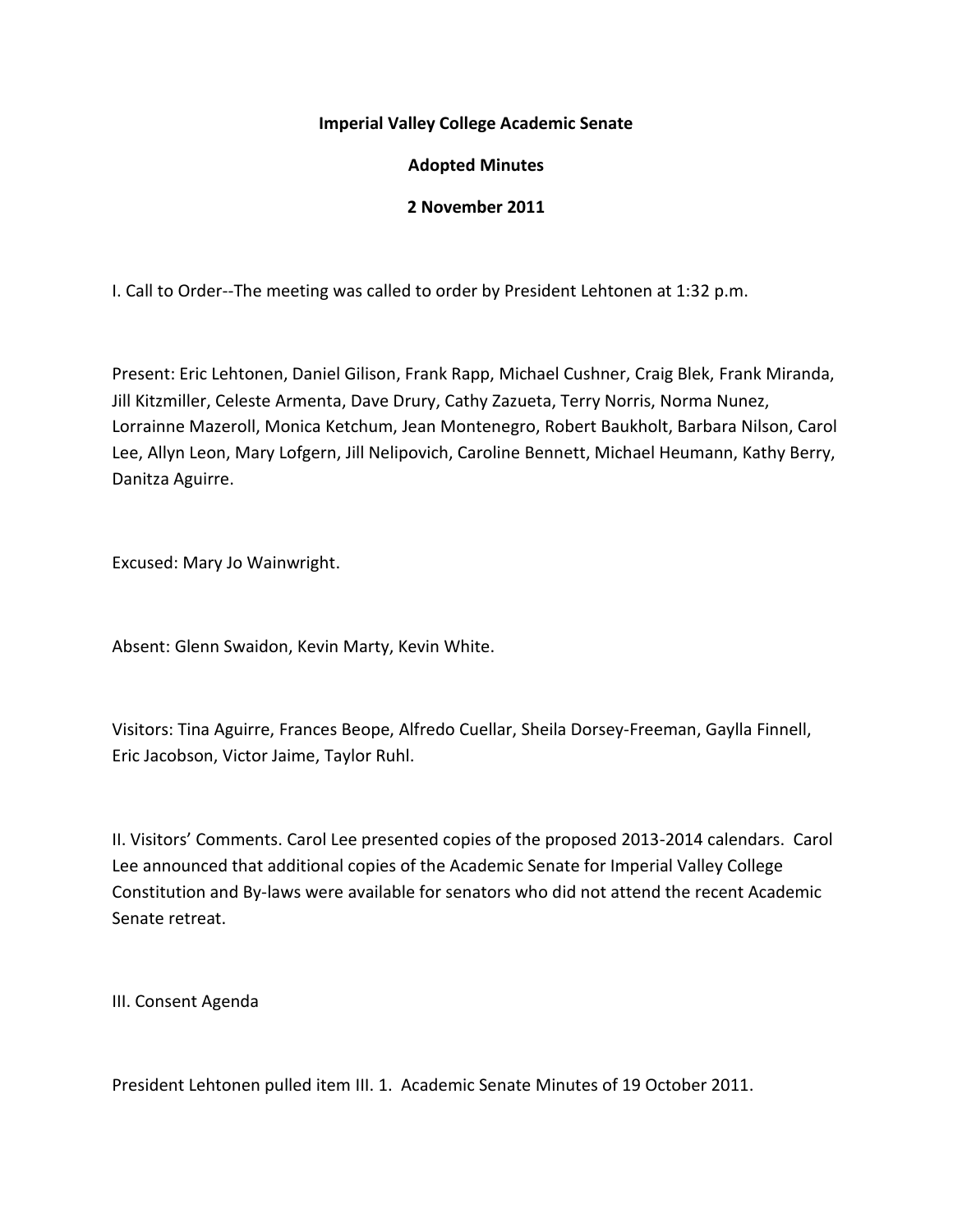M/S/C (Nilson/Lee) to approve Consent Agenda items 2. and 3.

#### IV. Reports

1. President—Eric Lehtonen discussed the recent IVC Academic Senate retreat, estimating that roughly 60% of the current senators attended and stated that, based on the value of the retreat, the Senate would be wise to consider holding two such retreats per academic year, with the caveat that it always hold at least one. President Lehtonen reminded the Senate that its role in the study of and recommendations to the Imperial Valley College Board regarding the administrative reorganization is extremely important.

President Lehtonen expressed his desire to create an IVC Academic Senate newsletter for all faculty and staff. Jean Montenegro asked whether or not President Lehtonen would be accepting submissions for such a newsletter if one was begun. President Lehtonen said that he would do so.

President Lehtonen informed the Senate that a majority of this meeting, for 2 November 2011, would be dedicated to discussion of resolutions which would be up for vote at the upcoming California Community College Academic Senate Plenary Session so as to give President Lehtonen direction on how to vote on said resolutions in accordance with the will of the IVC Academic Senate.

- 2. Past President--There was no Past President report.
- 3. Treasurer—Jill Nelipovich reported that the IVC Academic Senate balance stood at \$5,879.58. Monies had been spent for travel expenses for President Lehtonen and Senator Lofgren to attend the recent Area D meeting.
- 4. Associated Student Government—Danitza Aguirre reported that members of the IVC Associated Student government and their advisor, Sergio Lopez, would be attending a General Assembly of California Community College Associated Student Governments in Sacramento on 4 November 2011 and 5 November 2011.
- 5. Contingent Faculty—there was no Contingent Faculty report. Jean Montenegro requested that the term Contingent Faculty be changed to the term Part-Time Faculty.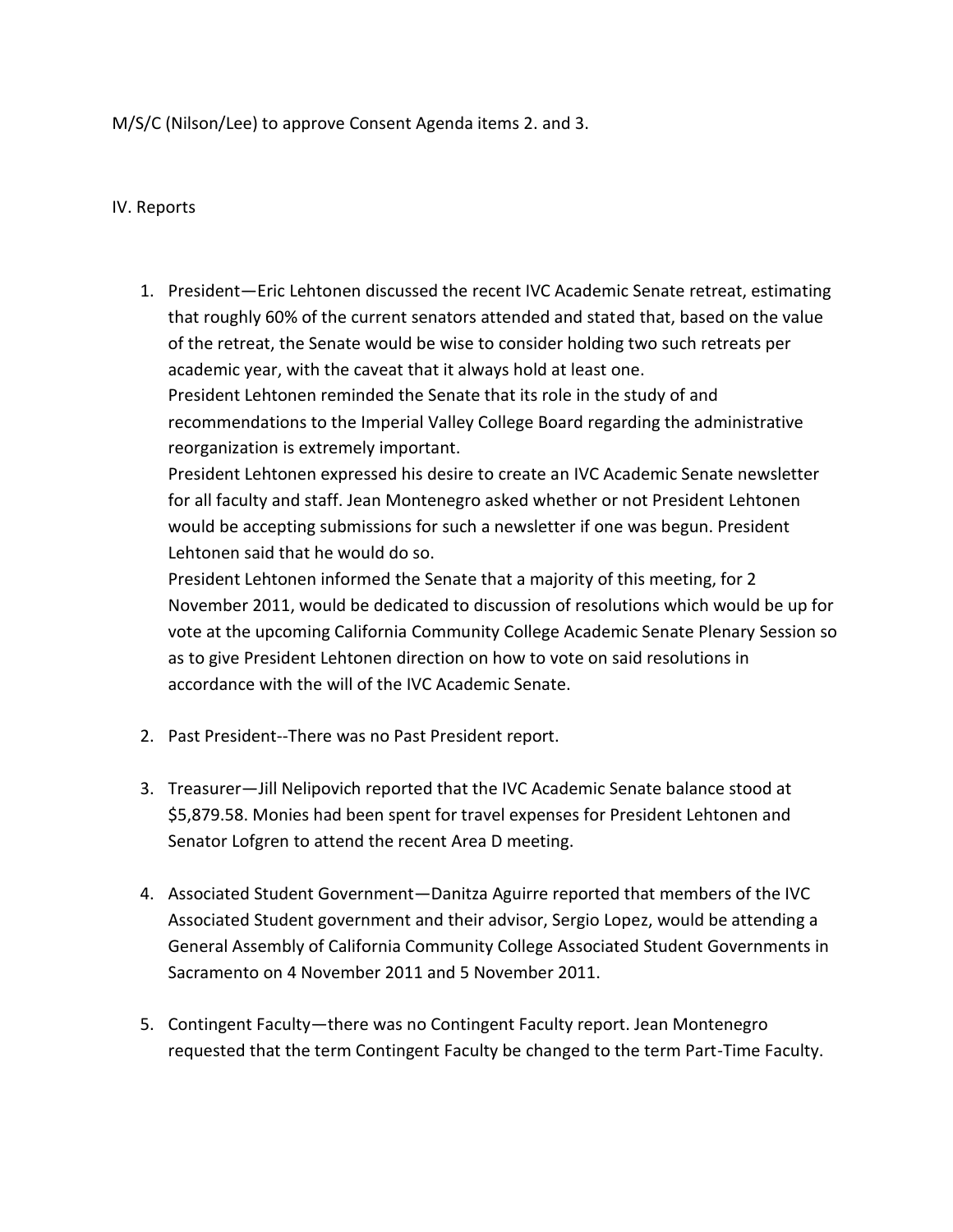- 6. Curriculum Committee—Carol Lee reported that the Curriculum Committee had met on 20 October 2011 and had approved upgrades to a number of course outlines and that the committee would meet again on 3 November 2011, with a high number of items to be approved in order to meet the 11 December 2011 deadline for course change approval.
- 7. Reorganization Committee--Daniel Gilison reported that the Reorganization Committee would be presenting its findings and proposals for recommendations regarding Administrative Reorganization at the 16 November 2011 IVC Academic Senate meeting.
- 8. Instructional Report—Kathy Berry presented the Senate with a report based on the Spring 2011 California Community College Chief Instructional Officers meeting. Vice-President Berry encouraged all senators to read and become familiar with the Student Success Task Force Report featured in her report. Important aspects of the Student Success Task Force Report include, but are not limited to, "Increasing college and career readiness," including greater "collaboration with higher education and K-12 partners"; "Strengthen support for incoming students"; "Incentivize [sic] successful student behaviors"; "Align course offerings to meet student needs"; "Improve Basic Skills." Vice-President Berry further informed the Senate that a power point presentation of the Task Force findings and recommendations could be found on the CCCCIO.com website under the "Spring 2011" link. Vice-President Berry further discussed the following items of concern with the Senate: Recent findings regarding the most reliable predictor of success in college English classes and several aspects of the Apportionment Report (320) including issues with To Be Arranged (TBA) class scheduling, course outlines of record not matching with actual classroom curriculum, and the necessity of a minimum of three days per week when classes for the college as a whole are held in order for the college to claim apportionment.
- 9. Other Committees—There were no other committee reports.
- V. Action Items—There were no Action Items.

## VI. Information

1. Announcement of Faculty Opening for the College Council—President Lehtonen announced an opening for a faculty representative on the IVC College Council.